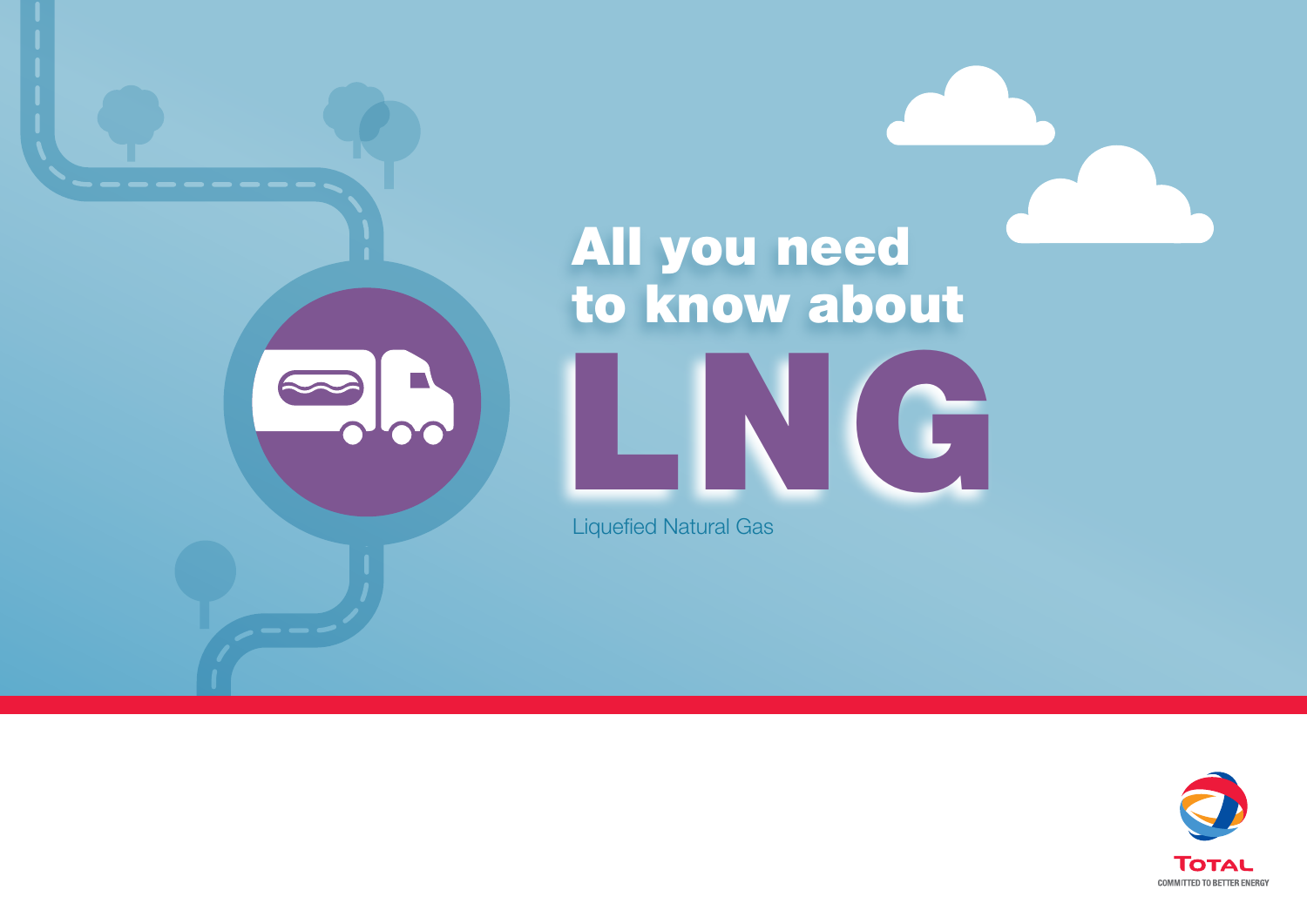Today's energy environment poses a large number of major challenges: sweeping changes in the global energy supply, issues related to global warming and reducing our energy footprint, tighter regulations designed to bring about the energy transition. It's therefore essential that we investigate, explore and test new forms of energy.

Various initiatives and tests are currently underway, worldwide and at numerous Group subsidiaries, in the field of alternative energy: first-, second- and (soon) third-generation biofuels; hydrogen; liquefied natural gas (LNG) and compressed natural gas (CNG); even electromobility.

Currently, conventional fuels still account for a significant share of the transport energy mix and will continue to do so over the medium term. However, it is clear that **the percentage of alternative** fuels used in new vehicles will keep rising at a steady pace.

With that in mind, we decided it was essential to offer some simple, practical and comprehensive information about these energies and markets of the future.

"LNG: All you need to know" provides the information and data you need in order to gain a thorough understanding of LNG technology and explain it to others.

2

Enjoy your read!

Strategy Marketing Research Product Marketing TOTAL Marketing & Services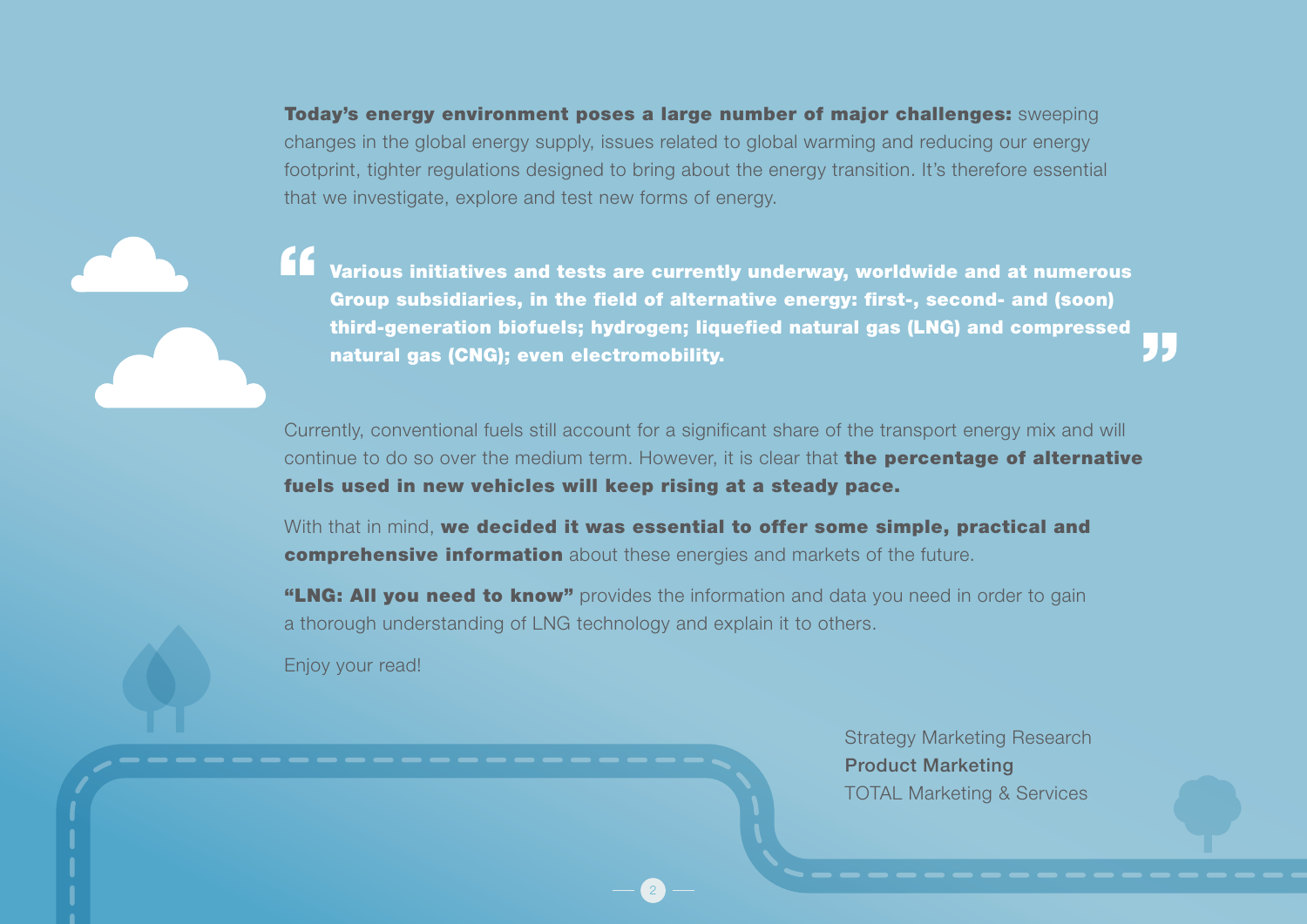

## Contents

### 1 ESSENTIALS

| LNG, a special type of fuel __________________________________p.5 |  |
|-------------------------------------------------------------------|--|
|                                                                   |  |
| Diesel or LNG: which is best for my vehicle?                      |  |
| LNG engine: how does it work?______________________________p.8    |  |
| The current and potential market for LNG                          |  |

### 2 LNG IN PRACTICE

| Summary of maintenance tasks _____________________________ p.13 |  |
|-----------------------------------------------------------------|--|

### <sup>3</sup> FIND OUT MORE

3

|--|--|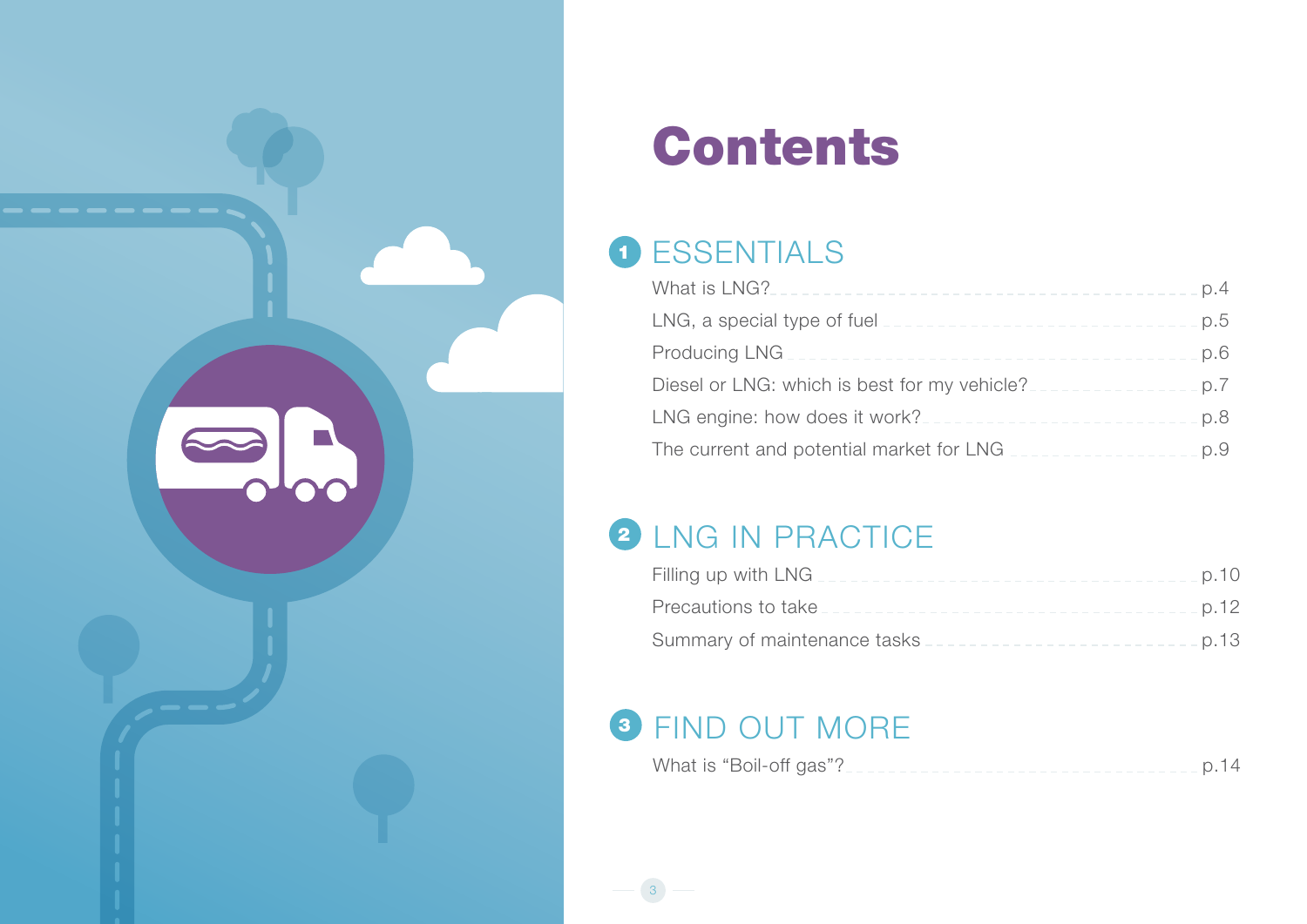<span id="page-3-0"></span>

### **ESSENTIALS** What is LNG?

Natural gas is a blend of light hydrocarbons consisting primarily of methane. It is naturally present in certain porous rock.



LNG is an acronym for Liquefied Natural Gas, which is natural gas cooled to -162°C so that it can be stored in liquid form. As a result, it takes up less room and is easy to transport.

4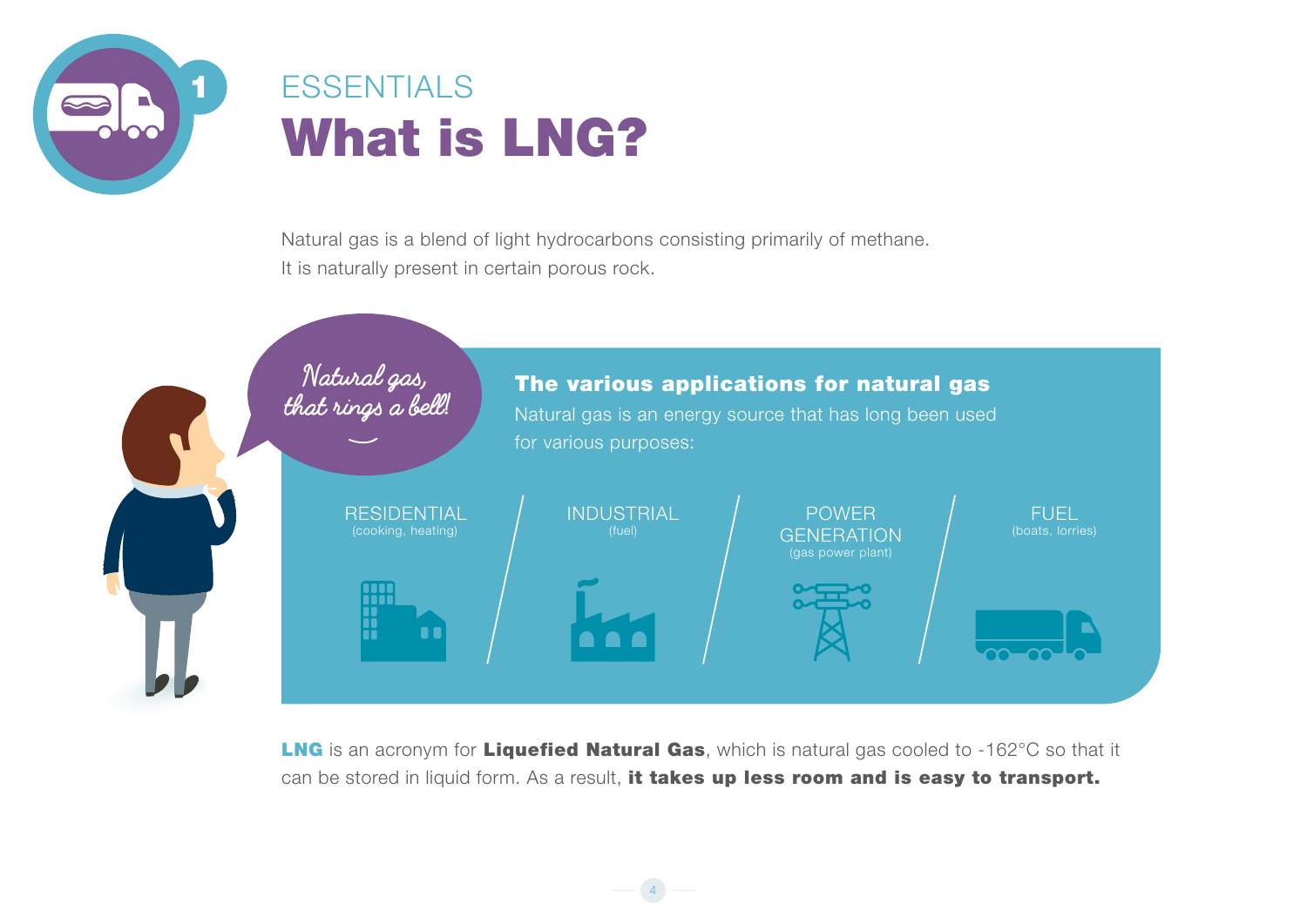<span id="page-4-0"></span>

### LNG, a special type of fuel **ESSENTIALS**

5

**States of natural gas**

METHANE IN AIR 20°C / 1 bar 1L of diesel fuel  $= 900$  of methane

CNG 20°C / 200 bar 1L of diesel fuel  $= 5$ L of CNG

**LNG** -120°C / 10 bar -162°C / 1 bar 1L of diesel fuel  $= 1.8$ L of LNG

#### ? How is LNG stored?

LNG is stored in cryogenic tanks that keep it in a liquid state at a very low temperature (between -120°C and -160°C).

### ? What vehicles run on LNG?

On the road, LNG is used exclusively for lorries. It is also a fuel used by some boats.

### ? Are there different grades of LNG?

No. All pump-dispensed LNG is the same and is good for your engine.

### **Products not to be confused with LNG**

- LPG: Liquefied Petroleum Gas composed of different chemicals (propane and butane)
- CNG: Compressed Natural Gas same composition as LNG, but not liquid as it is stored in gaseous form at high pressure (between 200 and 250 bars)
- NGV: Natural Gas for Vehicles a term that encompasses all natural-gas fuels: CNG and LNG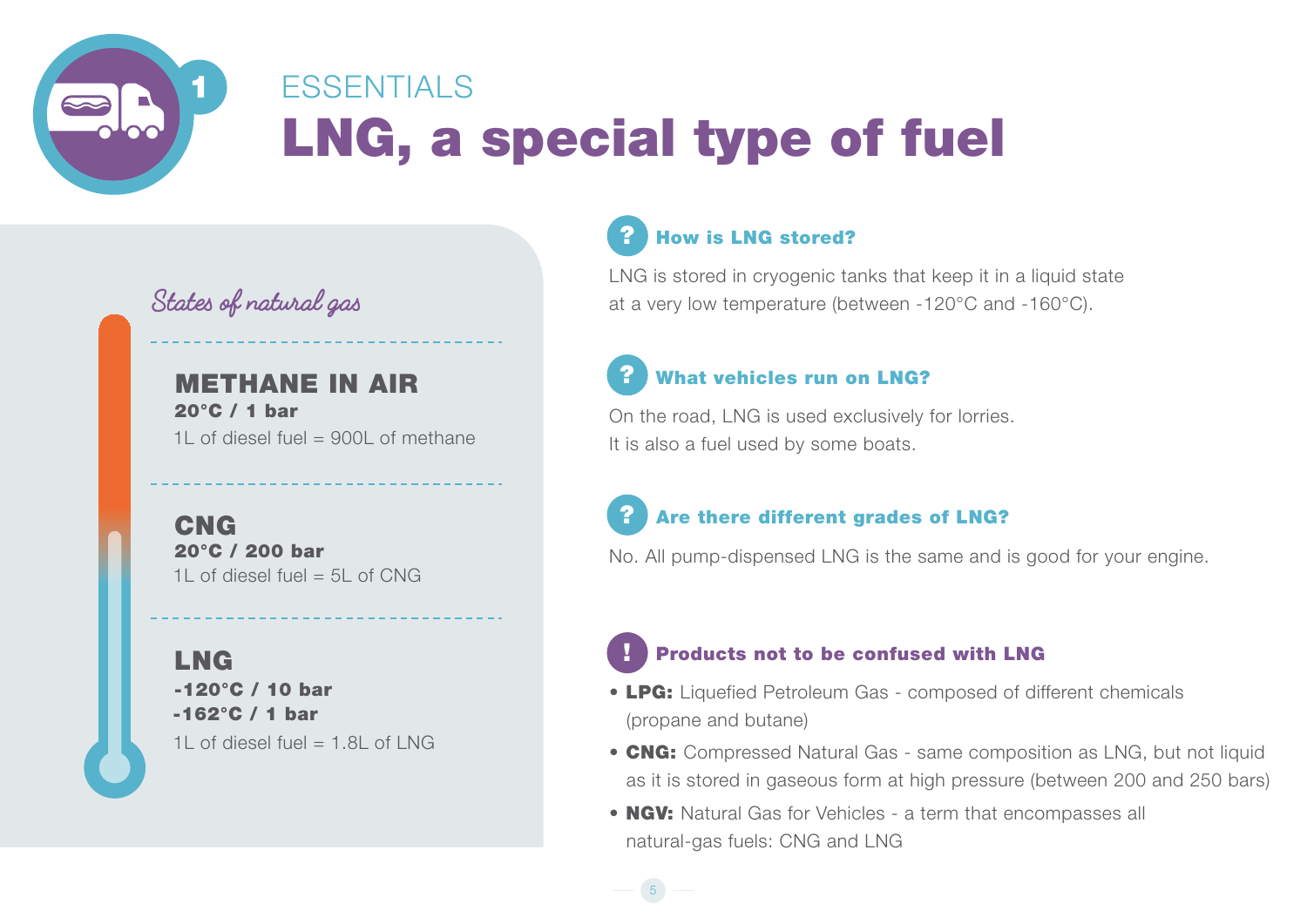<span id="page-5-0"></span>

### Producing LNG **ESSENTIALS**

Once extracted from underground reserves, natural gas needs to be purified before it can be cooled and turned into Liquefied Natural Gas, which comprises more than 95% methane. It is then transported in liquid form to be dispensed at service stations.



6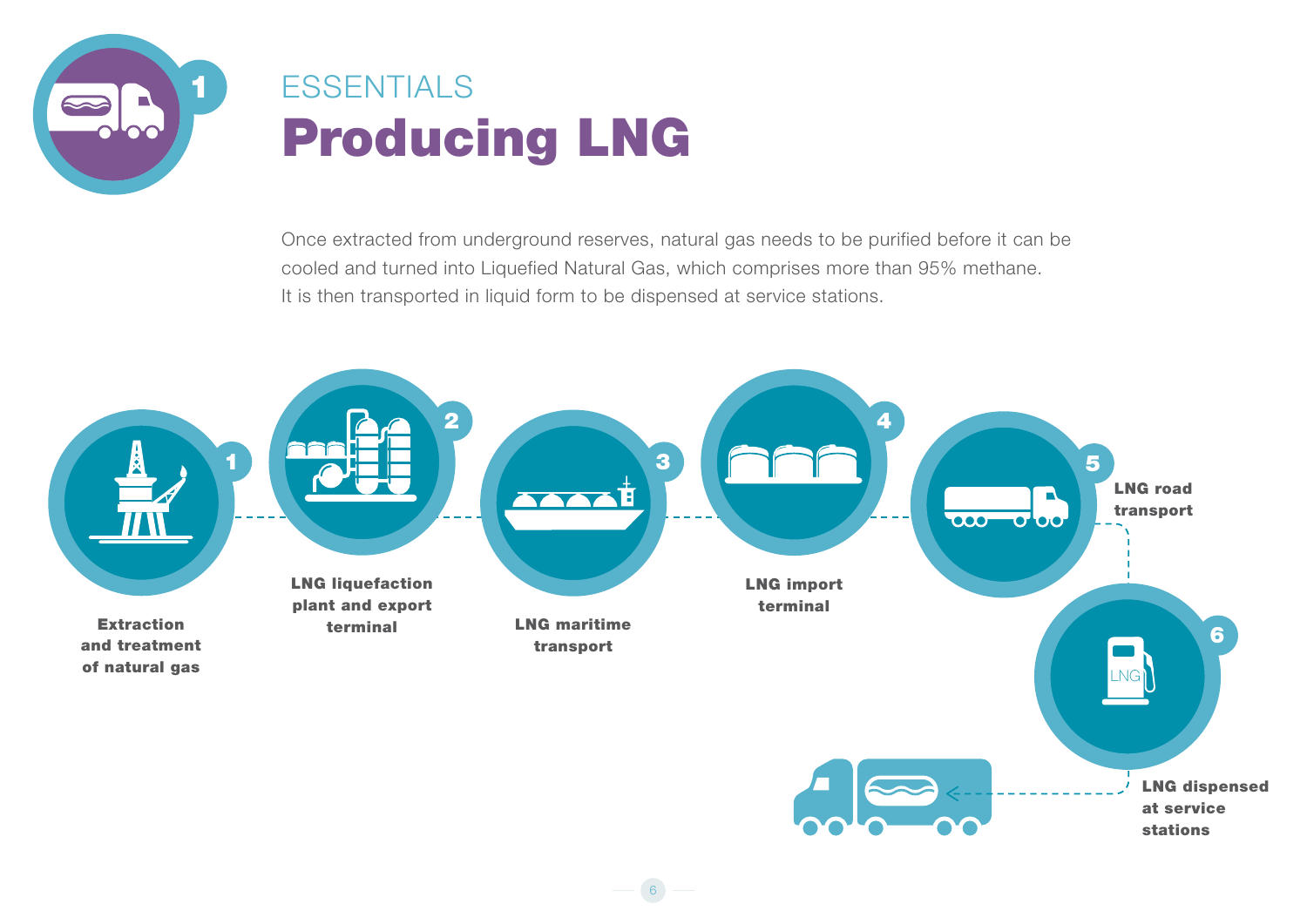<span id="page-6-0"></span>

## Diesel or LNG: which is best for my vehicle? **FSSENTIALS**

Each technology has its advantages and drawbacks in terms of cost, noise, pollutant emissions and so on. It is therefore up to customers to choose, based on their needs and preferences.



A vehicle that runs on LNG is more expensive to purchase but can prove more cost-efficient than its diesel or gasoline equivalent, depending on the price of fuel, the number of kilometres covered annually, and prevailing tax laws.



The engine technology for natural gas reduces noise levels in LNG vehicles quite substantially compared to diesel lorries. This is a real advantage for urban or night transport.



LNG-powered lorries have a driving range comparable to that of diesel lorries (between 700 km and 1,000 depending on use).

7



It's difficult to distinguish LNG vehicles from other vehicles, since CO<sub>2</sub> emissions vary significantly based on each vehicle and its use. But like biodiesel and bioethanol, any use of biogas

in LNG reduces the vehicle's impact on the environment.

#### Cost i Noise **Driving range i CO<sub>2</sub> emissions i Pollutant emissions**

Both diesel and LNG lorries comply with the European Union's EURO VI standard. That standard, which took effect on 1 January 2014, defines permissible pollutant emission levels for heavy-duty vehicles. One big difference: LNG engines meet EURO VI standards without the need for particulate filters or Selective Catalytic Reduction (SCR) systems, which require AdBlue®.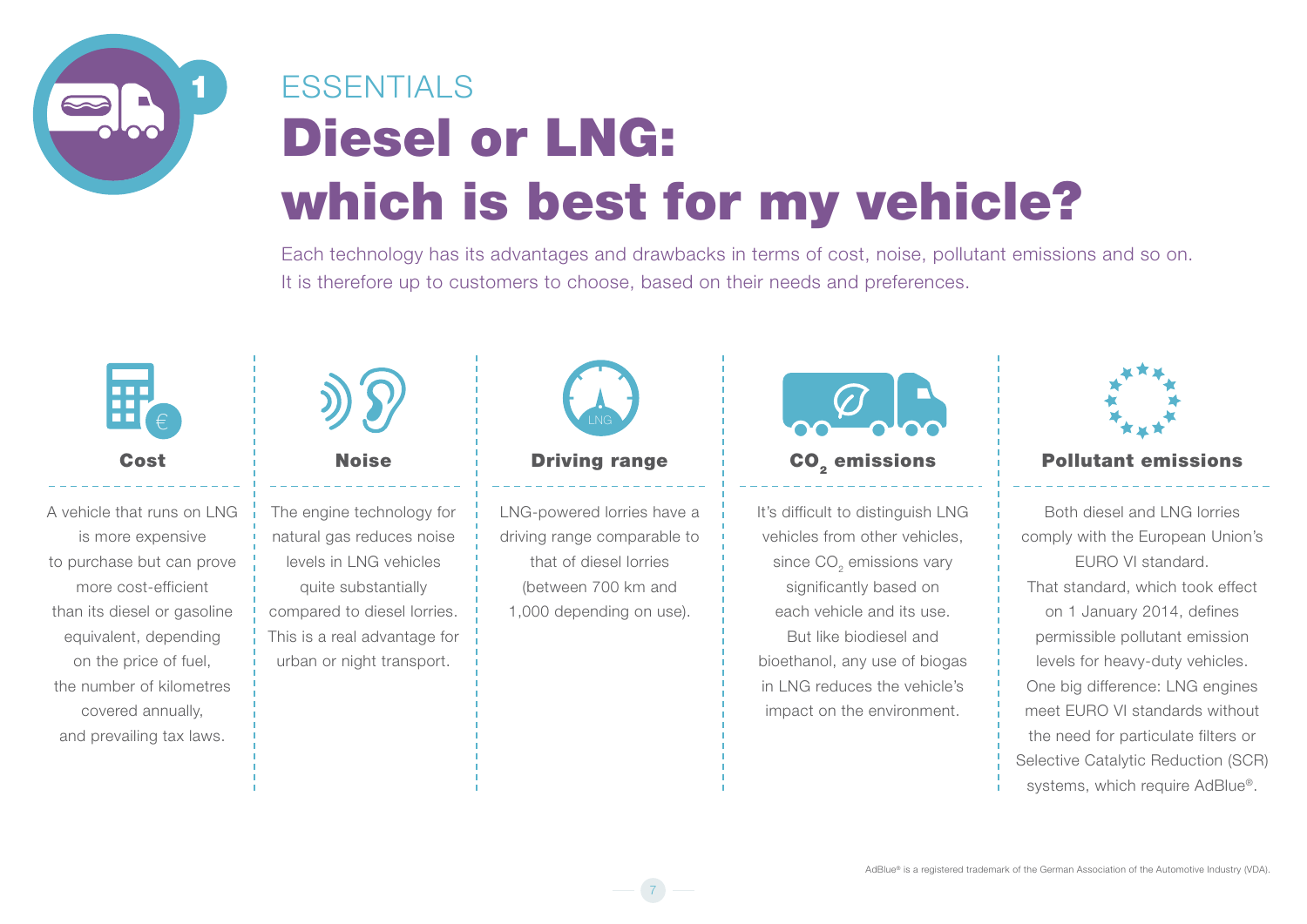<span id="page-7-0"></span>

## LNG engine: how does it work? **ESSENTIALS**

Whether they run on diesel or natural gas, combustion engines operate by burning a mixture of air and fuel. For a diesel engine, the air/diesel mix ignites by itself (autoignition) when the temperature and pressure are sufficiently high within the combustion chamber.

In a natural gas engine (one that runs on LNG or CNG), the blend of air and natural gas is ignited by the spark produced by the spark plug in the centre of the combustion chamber... just like in a gasoline engine!

**Dual-Fuel ?**

Did you know?

LNG and diesel technology can be combined within a single engine. These so-called **Dual-Fuel** engines can operate on 100% diesel or a mixture of diesel and natural gas. However, Dual-Fuel engines do not yet comply with the EURO VI standard. Stay tuned...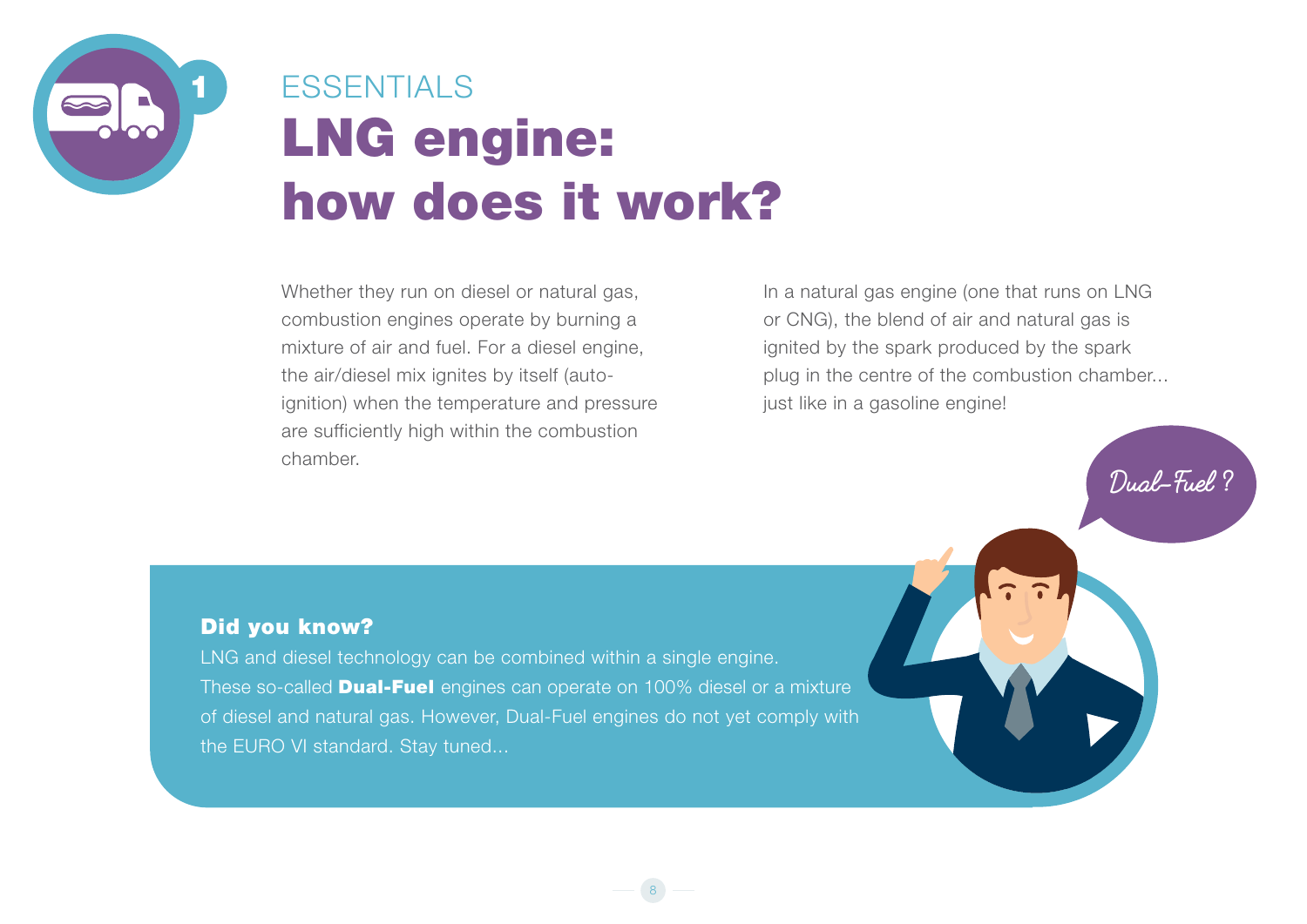<span id="page-8-0"></span>

## The current and potential market for LNG **ESSENTIALS**

9

LNG is only in its early stages in Europe.

Key markets currently include:

- Spain
- Netherlands
- United Kingdom

As a result, the network of service stations is still sparse and mainly found on major European roads.

> Density of LNG stations in Europe Source: LNG Blue Corridors (2015)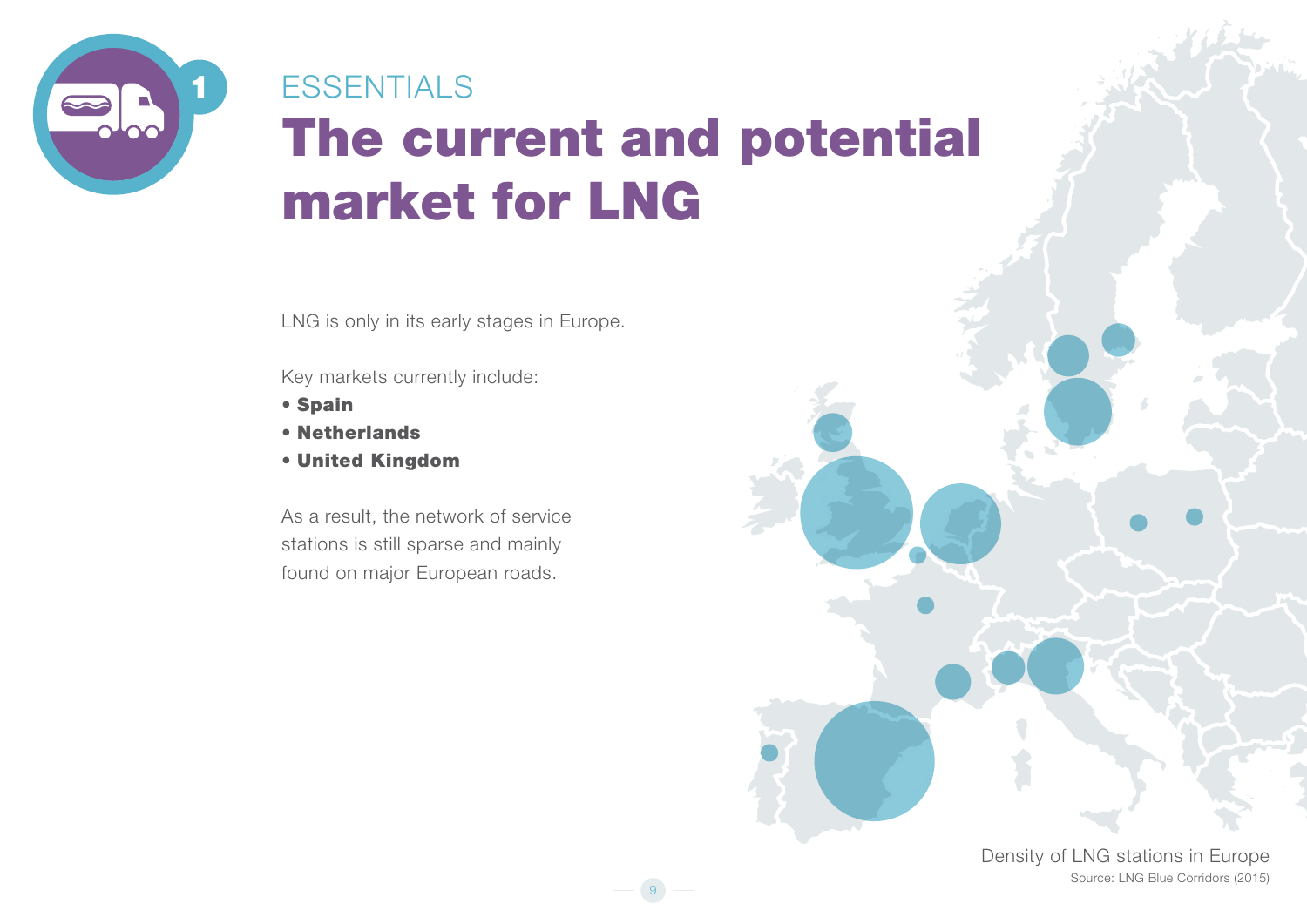<span id="page-9-0"></span>

### Filling up with LNG LNG IN PRACTICE

#### The 9 essential steps

- **Visit an LNG station.** These stations use special equipment, with customised dispensers and couplings. 1
- 2 Get ready to fill up:
	- **Turn off your engine** and mobile phone. Do not smoke.
	- Locate the emergency shut-off button for the station equipment to ensure you can act quickly if necessary.
	- **Every station is different:** read the sign explaining how your particular station works.
	- Use your personal protective equipment: safety visor, cryogenic gloves, long-sleeved clothing and protective footwear.

10

- **Connect the station grounding cable** to a metal part of your tank: this eliminates the risk of sparks caused by static electricity. 3
- If necessary, activate the station equipment cooling system by following the specific on-site instructions: this is a necessary step to optimise the filling process. 4



If the station equipment is at a low temperature, the connectors and hoses may be covered with frost: do not touch them with bare hands as this could result in burns!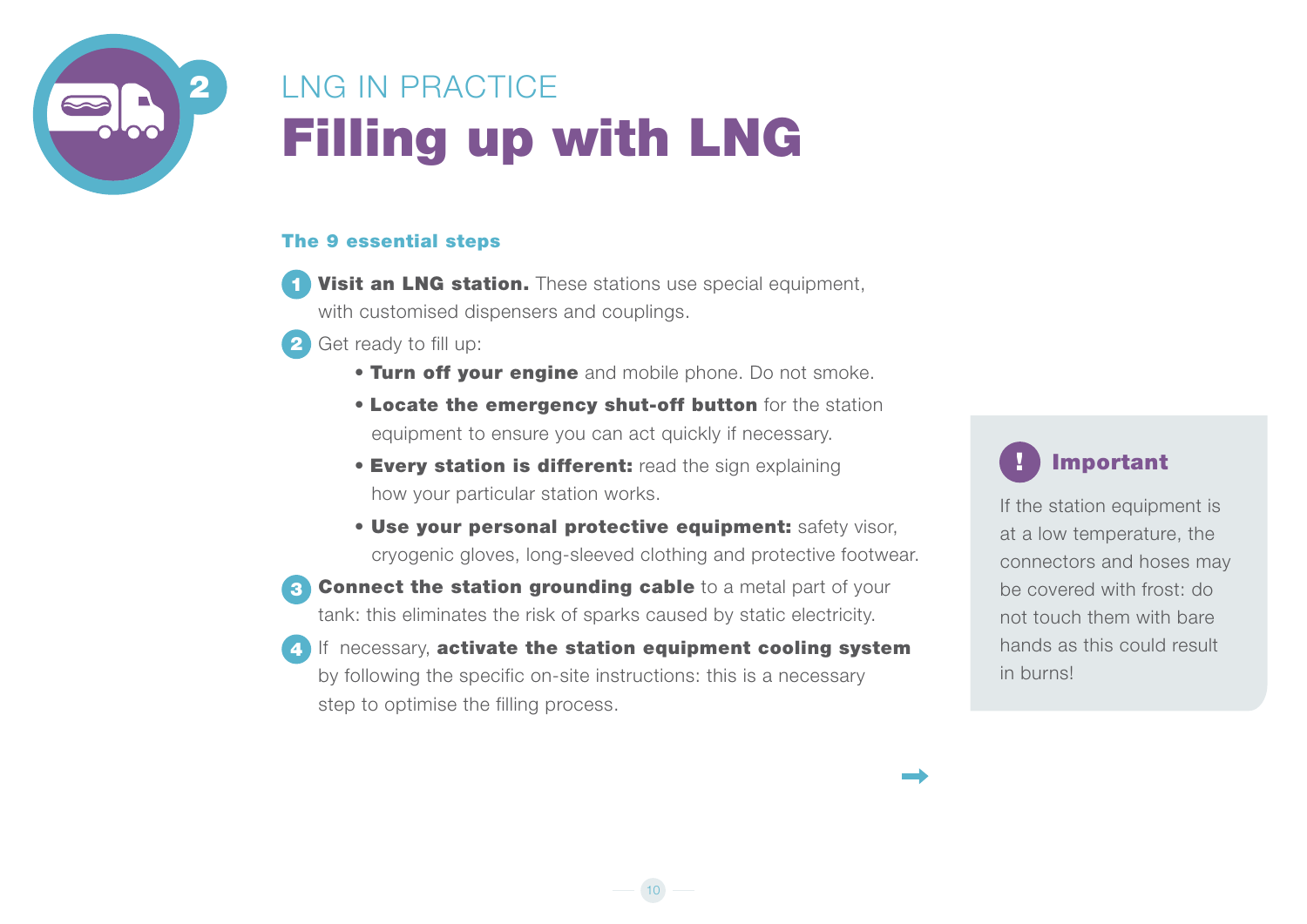

### LNG IN PRACTICE Filling up with LNG

- Use the air hose on both the station-side and lorry-side connectors to remove any remaining traces of frost: this helps to improve the lifespan of equipment and reduces the risk of leaks. 5
- **Connect and lock the LNG hose** to your tank, along with the vapour recovery hose, if your tank is equipped with the relevant coupling. 6
- **Identify yourself** using the LNG station electronic control system to authorise tank filling. 7
- Fill your tank by pressing the start button: the pump stops automatically when the tank is full. Bear in mind that LNG is dispensed by the kilogram, and filling the tank takes less than 10 minutes. 8
- **Disconnect** the hose and grounding cable then use the air hose again to remove any surface frost... 9

...and drive!

#### Where can I find a LNG station?

Currently, the network of service stations in Europe is sparse.

11

The following website regularly updates its list of stations currently operating in Europe: LNG Blue Corridors http://lngbc.eu/

#### Is driving any different?

Given the same size engine, driving a vehicle that's running on LNG is no different from driving a diesel vehicle.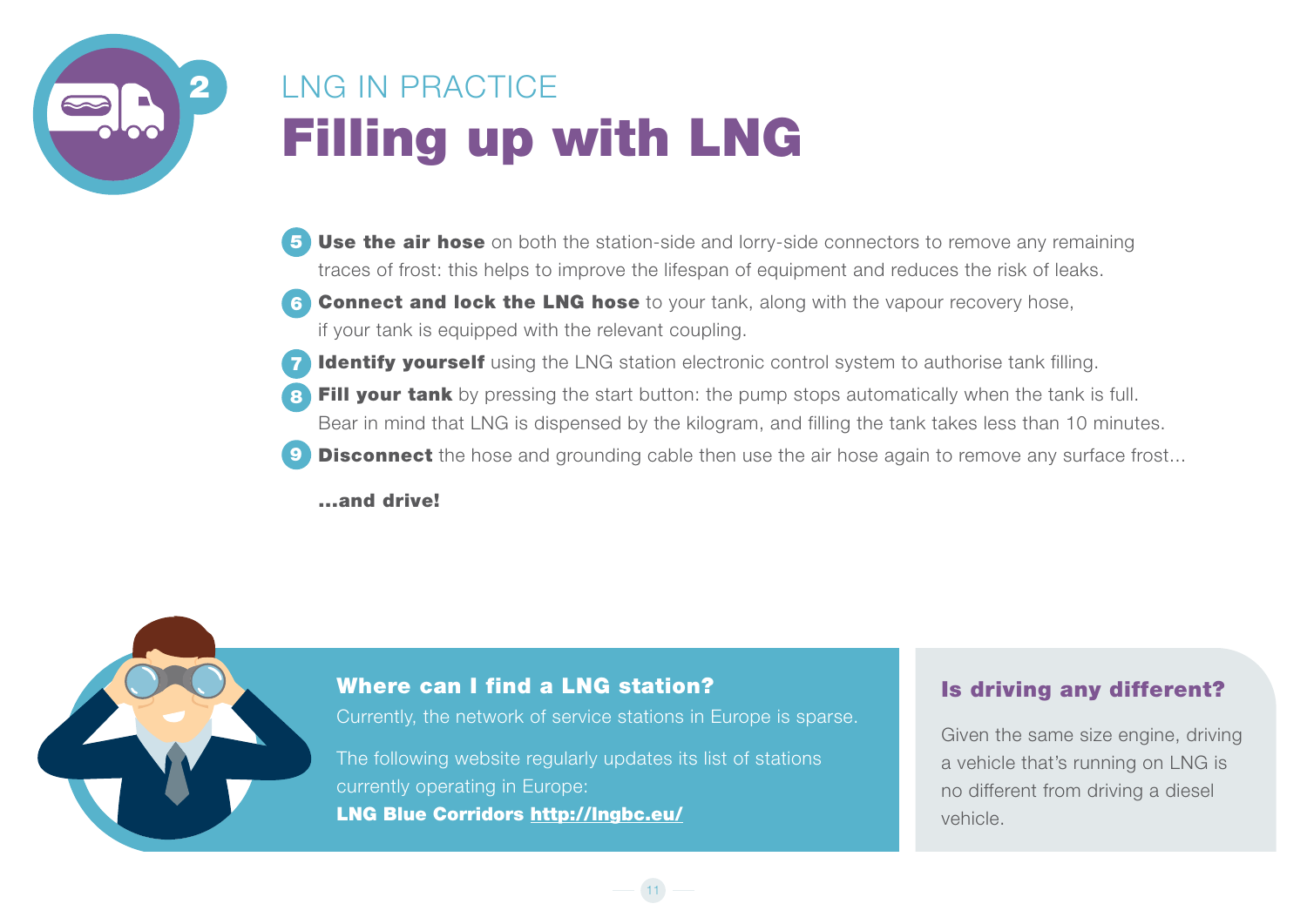<span id="page-11-0"></span>

### Precautions to take LNG IN PRACTICE

### When filling the tank When parking

**Use** a face protector (visor), gloves to prevent cold burns and long-sleeved clothing when filling up with LNG.

#### Always check the condition of the equip-

**ment** used to dispense the fuel (ensuring there are no signs of leaks) to prevent any risk of cold burns caused by the extremely low temperature of LNG and any risk of fire (gas cloud).

At the service station, you should follow the same safety quidelines as you would for gasoline:

• Do not smoke and do not bring a heat source near the vehicle

#### • Do not use your phone

If the hose does not fit the coupling on the lorry, under no circumstances should you use an adapter.

12



#### Never park in a confined space for several days in a row. Flammable gas could be released into the atmosphere through the evaporation of methane from the tank (see «Find out more» for details).

#### If you detect a leak

LNG leaks create a small cloud of white frost. If this happens, define a safety perimeter around the leak (because of the risk of burns or inflammation from a heat source), evacuate the area and notify the fire brigade and onsite safety personnel.

In most cases, the tank should be allowed to empty completely.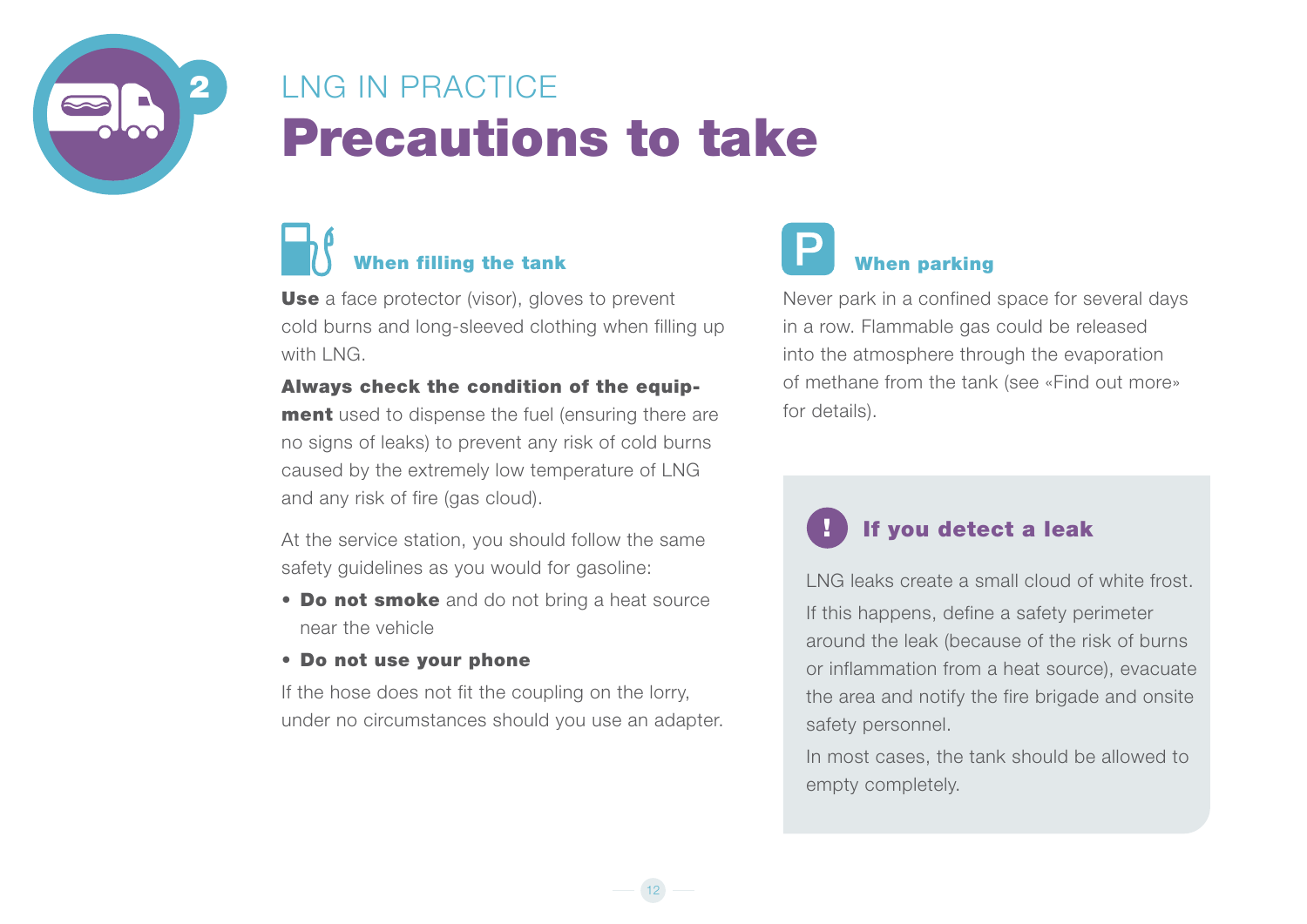<span id="page-12-0"></span>

### Summary of maintenance tasks LNG IN PRACTICE



#### I drive a lorry

| <b>EURO VI Diesel</b>                                                                                                                                                            | <b>EURO VI LNG</b>                                                                                                                                |                                                                                                                                   |
|----------------------------------------------------------------------------------------------------------------------------------------------------------------------------------|---------------------------------------------------------------------------------------------------------------------------------------------------|-----------------------------------------------------------------------------------------------------------------------------------|
| • Fill the AdBlue <sup>®</sup> tank on<br>a regular basis<br>• Perform regular maintenance<br>on the AdBlue® (SCR) system<br>• Inspect the particulate filter<br>and SCR systems | • Replace spark plugs<br>• Regularly inspect the special<br>parts in the LNG engine<br>• Verify that the gas circuit and<br>LNG tank are airtight | Important<br>Maintenance must be performed<br>by an authorised garage that is<br>certified by your LNG vehicle's<br>manufacturer. |

### Did you know?

For most heavy-vehicle manufacturers, the lubricants used in LNG lorries are currently the same as those used with diesel engines.

The oil change intervals are very similar or even identical to those for diesel vehicles. Certain uses (such as urban trips) will require shorter oil change intervals.

13

AdBlue® is a registered trademark of the German Association of the Automotive Industry (VDA).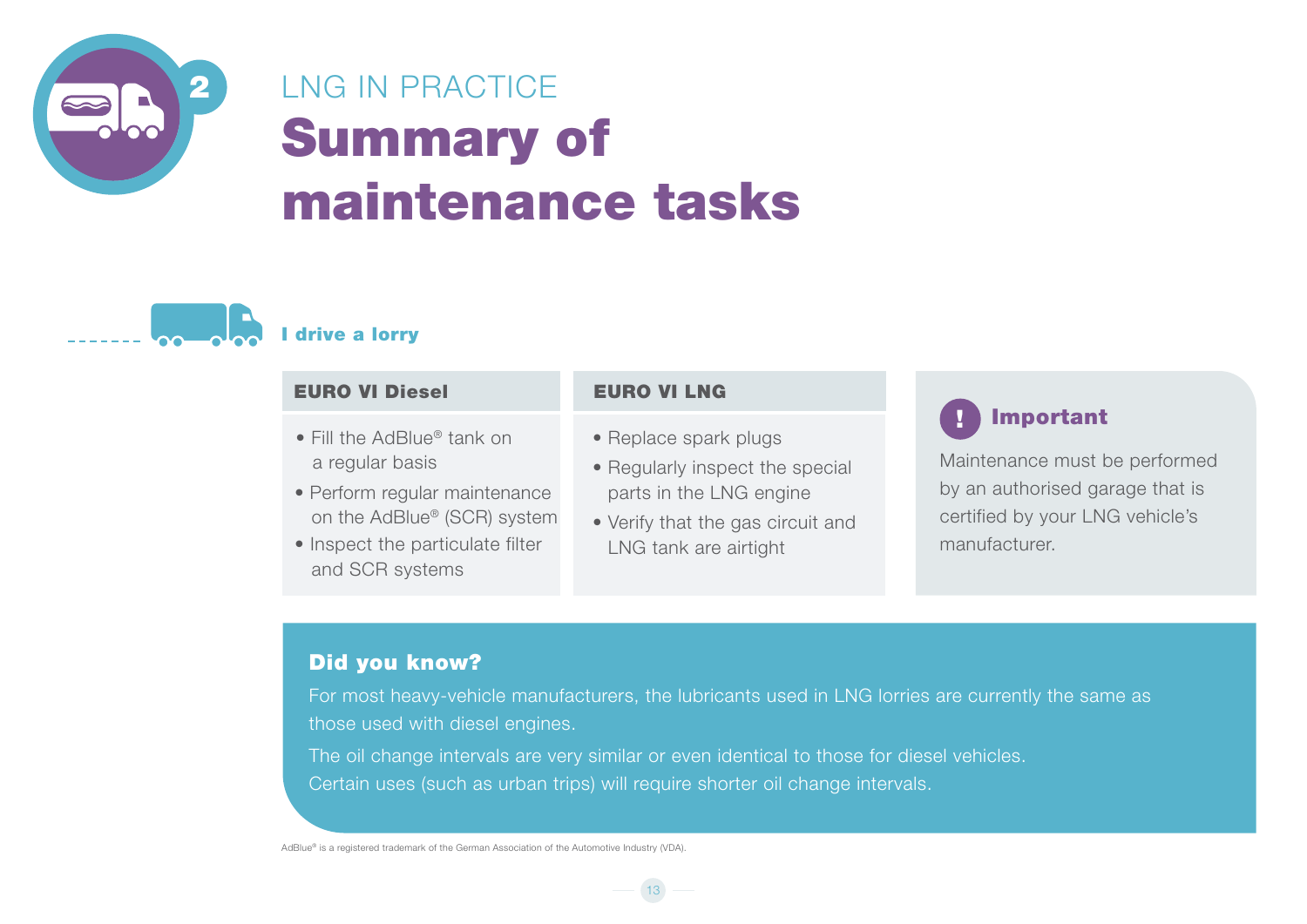<span id="page-13-0"></span>

### What is «Boil-off gas»? FIND OUT MORE

14



Outside air (-10°C / +30°C)

#### An extremely sophisticated container!

In order to store the natural gas safely and maintain a temperature of around -160°C, your LNG tank is made of highly effective insulating materials that keep out heat. However, just as a vacuum flask cannot keep coffee at the same temperature indefinitely, LNG is bound to warm up eventually, causing part of the LNG to return to a gaseous state, which gradually increases the pressure in the tank.

If you don't fill up for a few days (i.e. without cooling the remaining fuel with LNG at -160°C), your tank will let out fractions of gas as soon as the internal pressure gets too high.

That is why you are strongly advised not to park in a confined space (e.g. parking garage) for several days in a row to avoid creating an atmosphere of flammable gas!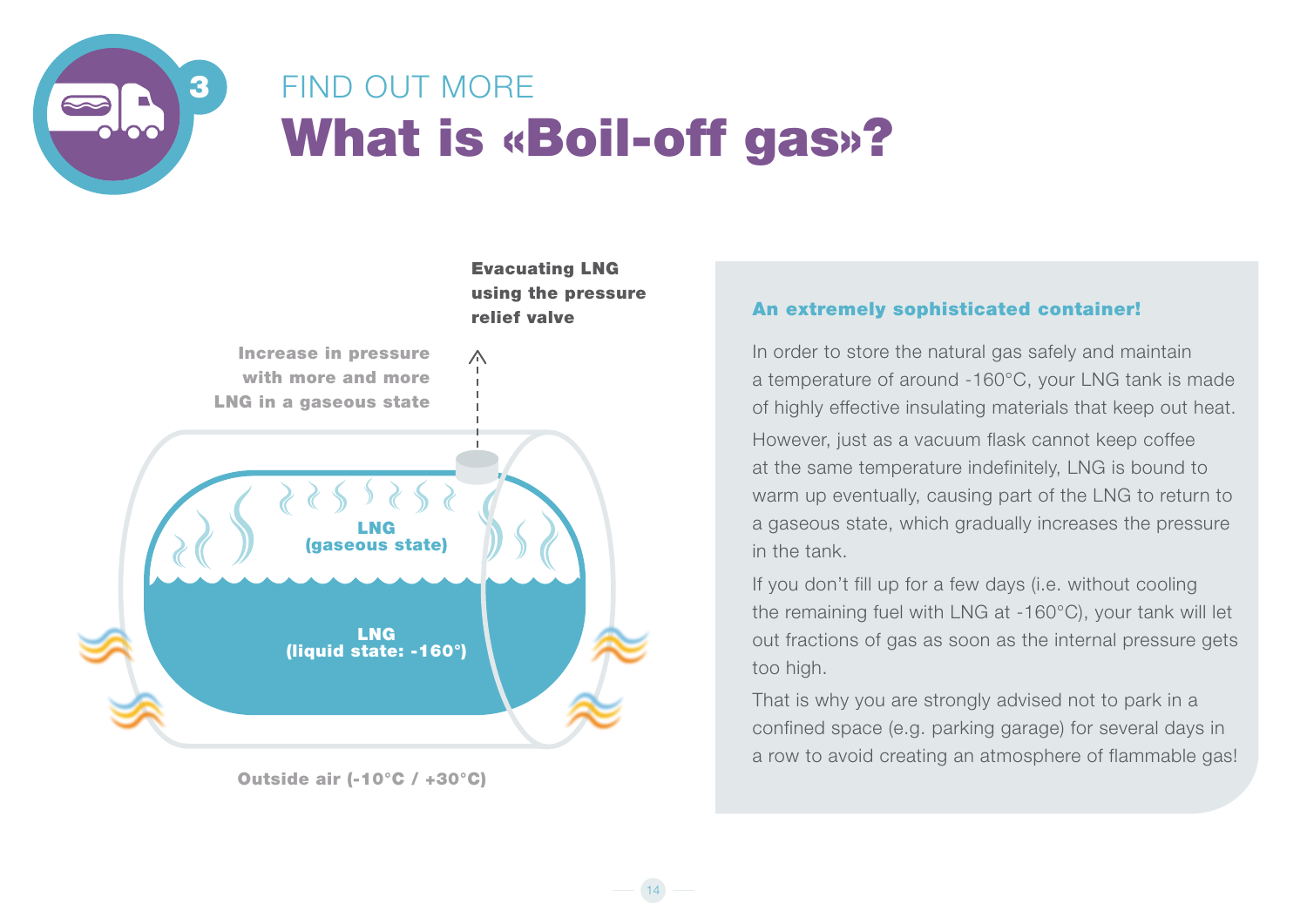